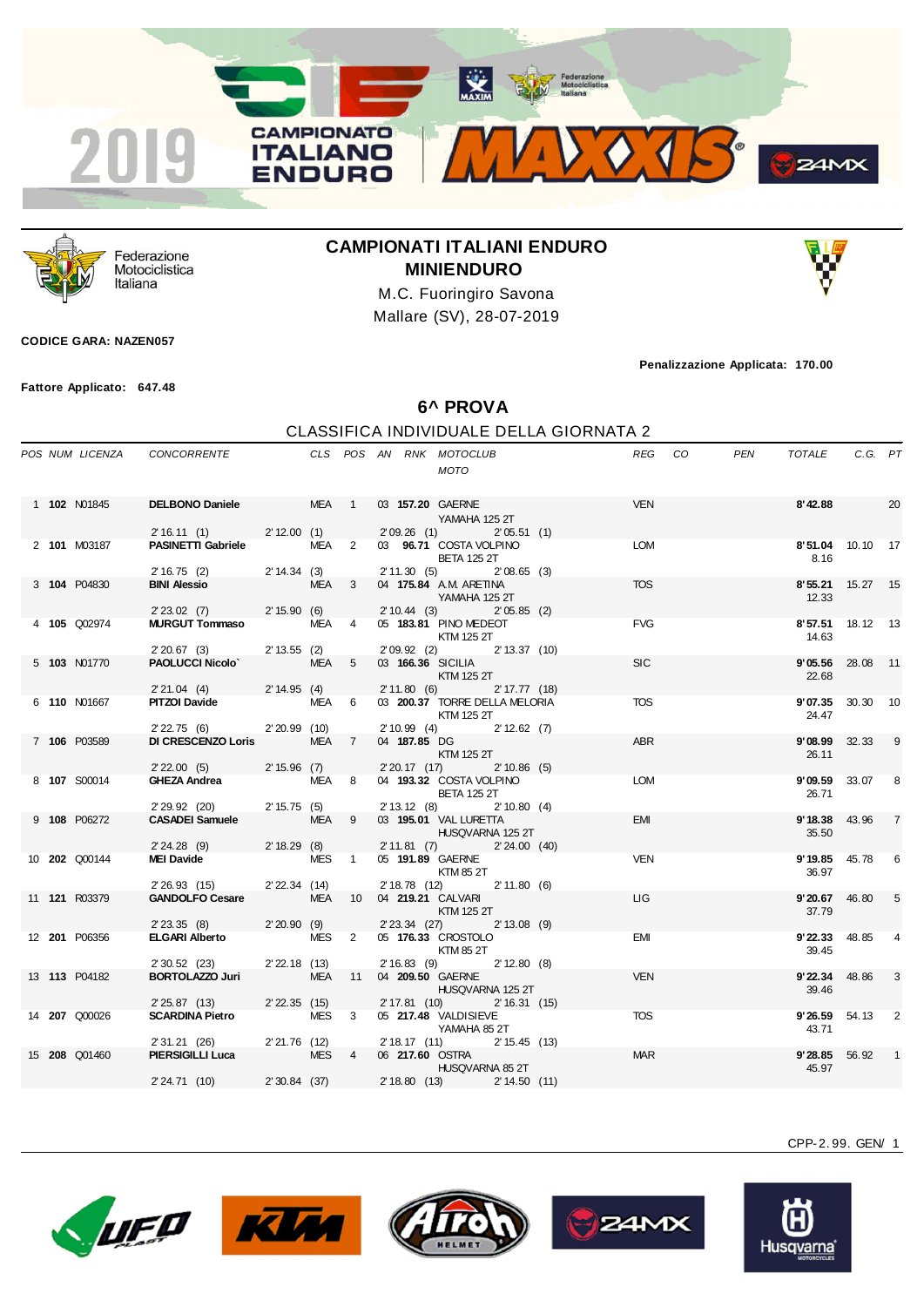MAXIM Pederazione

3

**24MX** 

**CAMPIONATO** 50.01  $\mathbf{v}$   $\mathbf{v}$ **ITALIANO** 

|  | POS NUM LICENZA      | CONCORRENTE                                            |                            |            |                 |                | CLS POS AN RNK MOTOCLUB                                 | REG CO     | PEN | TOTALE                          | C.G. PT |  |
|--|----------------------|--------------------------------------------------------|----------------------------|------------|-----------------|----------------|---------------------------------------------------------|------------|-----|---------------------------------|---------|--|
|  |                      |                                                        |                            |            |                 |                | <b>MOTO</b>                                             |            |     |                                 |         |  |
|  |                      |                                                        |                            |            |                 |                |                                                         |            |     |                                 |         |  |
|  |                      |                                                        |                            |            |                 |                |                                                         |            |     |                                 |         |  |
|  | 16 <b>203</b> S01221 | <b>TORTORETO Federico</b> MES 5                        |                            |            |                 | 05 202.73 DG   | KTM 85 2T                                               | ABR        |     | <b>9'31.83</b> 60.61<br>48.95   |         |  |
|  |                      | 2' 25.11 (11)                                          | 2' 28.02 (27)              |            |                 | 2' 20.74 (19)  | 2' 17.96 (19)                                           |            |     |                                 |         |  |
|  | 17 204 S00411        | <b>CORSI Valentino</b>                                 |                            | <b>MES</b> | $6\overline{6}$ |                | 05 210.62 G.S.FIAMME ORO MILANO                         | <b>LOM</b> |     | 9'32.11                         | 60.96   |  |
|  |                      | 2' 29.70 (19) 2' 27.49 (26)                            |                            |            |                 | 2' 19.88 (15)  | HUSQVARNA 85 2T<br>2' 15.04 (12)                        |            |     | 49.23                           |         |  |
|  | 18 214 Q01007        | <b>PRATESI Cosimo</b>                                  |                            | MES        | $\overline{7}$  |                | 05 225.54 VALDISIEVE                                    | <b>TOS</b> |     | 9'32.76 61.77                   |         |  |
|  |                      |                                                        |                            |            |                 |                | KTM 85 2T                                               |            |     | 49.88                           |         |  |
|  | 19 112 P00123        | 2'28.24(16)<br><b>GRISENTI Giacomo</b>                 | $2' 23.27$ (17)            | MEA        |                 | 2' 20.81 (20)  | $2'20.44$ (27)<br>12   04 <b>208.26</b> CIVEZZANO       | <b>PTR</b> |     | 9'33.45                         | 62.62   |  |
|  |                      |                                                        |                            |            |                 |                | YAMAHA 125 2T                                           |            |     | 50.57                           |         |  |
|  | 20 206 Q00016        | 2' 25.78 (12)<br><b>VERZEROLI Manuel</b>               | 2'21.39(11)                | MES 8      |                 |                | 2' 26.24 (33) 2' 20.04 (26)<br>05 213.04 BERGAMO        | <b>LOM</b> |     | <b>9'34.74</b> 64.22            |         |  |
|  |                      |                                                        |                            |            |                 |                | KTM 85 2T                                               |            |     | 51.86                           |         |  |
|  |                      | 2' 30.76 (25)<br>GIOACHIN Alessio                      | $2'25.16$ (22)             |            |                 |                | 2' 19.40 (14) 2' 19.42 (23)                             |            |     |                                 |         |  |
|  | 21 <b>217</b> S00416 |                                                        |                            | MES        | - 9             |                | 05 230.38 G.S.FIAMME ORO MILANO<br>KTM 85 2T            | <b>LOM</b> |     | 9'34.77<br>51.89                | 64.26   |  |
|  |                      | 2' 31.56 (27)                                          | 2'23.37 (18)               |            |                 |                | 2' 22.22 (24) 2' 17.62 (17)                             |            |     |                                 |         |  |
|  | 22 118 Q04238        | <b>BUSATTA Giancarlo MEA 13 05 217.47 BERGAMO</b>      |                            |            |                 |                | YAMAHA 125 2T                                           | <b>LOM</b> |     | 9'36.36 66.22                   |         |  |
|  |                      | $2'28.46$ (17) $2'24.44$ (20)                          |                            |            |                 |                | 2' 23.60 (28) 2' 19.86 (25)                             |            |     | 53.48                           |         |  |
|  | 23 221 R02940        | <b>GUASTINI Niko</b>                                   |                            | MEJ 1      |                 |                | 07 235.67 SARZANA                                       | <b>TOS</b> |     | 9'36.86                         | 66.84   |  |
|  |                      | 2' 30.29 (22) 2' 24.91 (21)                            |                            |            |                 |                | KTM 85 2T<br>2'21.08 (22) 2'20.58 (28)                  |            |     | 53.98                           |         |  |
|  | 24 119 Q02047        | <b>GALLO Alessio</b>                                   |                            |            |                 |                | MEA 14 04 218.23 NEOTEC                                 | PIE        |     | 9'39.41 70.00                   |         |  |
|  |                      |                                                        |                            |            |                 |                | KTM 125 2T                                              |            |     | 56.53                           |         |  |
|  | 25 125 S03456        | 2' 34.15 (33)<br><b>GUERRA Alessandro</b>              | 2'25.43(23)                |            |                 | 2' 22.31 (25)  | 2' 17.52 (16)<br>MEA 15 04 229.71 BERGAMO               | <b>LOM</b> |     | 9'39.89                         | 70.60   |  |
|  |                      |                                                        |                            |            |                 |                | KTM 125 2T                                              |            |     | 57.01                           |         |  |
|  | 26 111 Q04298        | 2' 32.60 (31) 2' 27.31 (25)<br>SIDOTI Attilio Giuseppe |                            |            |                 | $2'20.49$ (18) | 2' 19.49 (24)<br>MEA 16 03 207.28 SICILIA               | <b>SIC</b> |     | 9'44.02 75.71                   |         |  |
|  |                      |                                                        |                            |            |                 |                | HUSQVARNA 125 2T                                        |            |     | 1'01.14                         |         |  |
|  |                      | 2' 35.78 (39)                                          | $2'31.66$ (40)             |            |                 | 2' 21.06 (21)  | 2' 15.52 (14)                                           |            |     |                                 |         |  |
|  | 27 213 S02042        | <b>MELCHIORRI Gabriele</b>                             |                            | <b>MEJ</b> | $2^{\circ}$     |                | 07 225.03 GRAFFIGNANO 1989<br>HUSQVARNA 85 2T           | LAZ        |     | <b>9'44.21</b> 75.94<br>1'01.33 |         |  |
|  |                      | 2'32.22(30)                                            | 2'32.31(41)                |            |                 |                | 2' 21.44 (23) 2' 18.24 (20)                             |            |     |                                 |         |  |
|  | 28 209 R00018        | <b>CAGNONI Simone</b>                                  |                            | MES        |                 |                |                                                         | <b>LOM</b> |     | 9'45.88                         | 78.01   |  |
|  |                      | 2' 28.88 (18)                                          | 2'33.60(45)                |            |                 |                | KTM 85 2T<br>2'20.14 (16) 2'23.26 (38)                  |            |     | 1'03.00                         |         |  |
|  | 29 115 N01715        | <b>PETROLATI Trevis</b>                                |                            |            |                 |                | MEA 17 03 213.85 OVER COMPETITION MX                    | <b>MAR</b> |     | 9'49.98                         | 83.09   |  |
|  |                      | 2' 30.66 (24) 2' 23.69 (19)                            |                            |            |                 |                | HUSQVARNA 125 2T<br>2' 37.06 (63) 2' 18.57 (21)         |            |     | 1'07.10                         |         |  |
|  | 30 212 Q00620        | <b>ALCARAS Edoardo</b>                                 |                            |            |                 |                | MES 11 05 224.43 G.S.FIAMME ORO MILANO                  | <b>LOM</b> |     | <b>9'50.06</b> 83.19            |         |  |
|  |                      |                                                        |                            |            |                 |                | HUSQVARNA 85 2T                                         |            |     | 1'07.18                         |         |  |
|  | 31 <b>216</b> Q02701 | 2' 33.80 (32)<br><b>DOGLIO Gabriele</b>                | 2'28.18 (29)<br><b>MES</b> |            |                 |                | 2' 26.91 (36)<br>$2'21.17$ (29)                         | <b>PIE</b> |     | 9'50.19                         | 83.35   |  |
|  |                      |                                                        |                            |            |                 |                | KTM 85 2T                                               |            |     | 1'07.31                         |         |  |
|  |                      | 2' 32.19 (29)                                          | 2' 28.16 (28)              |            |                 |                | 2' 30.77 (53) 2' 19.07 (22)                             |            |     |                                 |         |  |
|  | 32 140 T01281        | <b>BOANO Samuli</b>                                    |                            |            |                 |                | MEA 18 05 302.05 DOGLIANI<br><b>BETA 125 2T</b>         | PIE        |     | <b>9'51.70</b> 85.22<br>1'08.82 |         |  |
|  |                      | 2'36.05(41)                                            | 2'28.52(30)                |            |                 | 2' 24, 30 (29) | 2' 22.83 (36)                                           |            |     |                                 |         |  |
|  | 33 231 R03518        | <b>PASQUATO Riccardo</b>                               |                            | MES        | 13              |                | 06 261.11 GAERNE<br>KTM 85 2T                           | <b>VEN</b> |     | <b>9'53.30</b> 87.20<br>1'10.42 |         |  |
|  |                      | 2'30.12(21)                                            | 2'32.48(42)                |            |                 |                | 2' 27.45 (37) 2' 23.25 (37)                             |            |     |                                 |         |  |
|  | 34 120 N02975        | <b>BOCCONI Andrea</b>                                  |                            | MEA        | 19              |                | 04 218.88 MX REVEL                                      | LOM        |     | 9'53.56 87.52                   |         |  |
|  |                      | 2' 36.99 (43)                                          | 2'29.03(33)                |            |                 |                | HUSQVARNA 125 2T<br>2'26.03 (31) 2'21.51 (30)           |            |     | 1'10.68                         |         |  |
|  | 35 205 Q00143        | <b>COLORIO Luca</b>                                    |                            | <b>MES</b> |                 |                | 14  05  210.78  GAERNE                                  | <b>VEN</b> |     | 9'55.64                         | 90.10   |  |
|  |                      |                                                        |                            |            |                 |                | KTM 85 2T                                               |            |     | 1' 12.76                        |         |  |
|  | 36 <b>225</b> R00956 | 2' 35.75 (38)<br><b>GROSSI Nicola</b>                  | 2'22.38(16)                | MES        |                 |                | 2' 26.02 (30) 2' 31.49 (65)<br>15  05  245.33  CROSTOLO | EMI        |     | 9'55.89                         | 90.41   |  |
|  |                      |                                                        |                            |            |                 |                | HUSQVARNA 85 2T                                         |            |     | 1'13.01                         |         |  |
|  |                      | 2'38.62(46)                                            | 2'28.70(31)                |            |                 |                | 2' 26.25 (34)<br>$2'$ 22.32 $(33)$                      |            |     |                                 |         |  |

CPP-2. 99. GEN/ 2



2019

**ENDURO** 







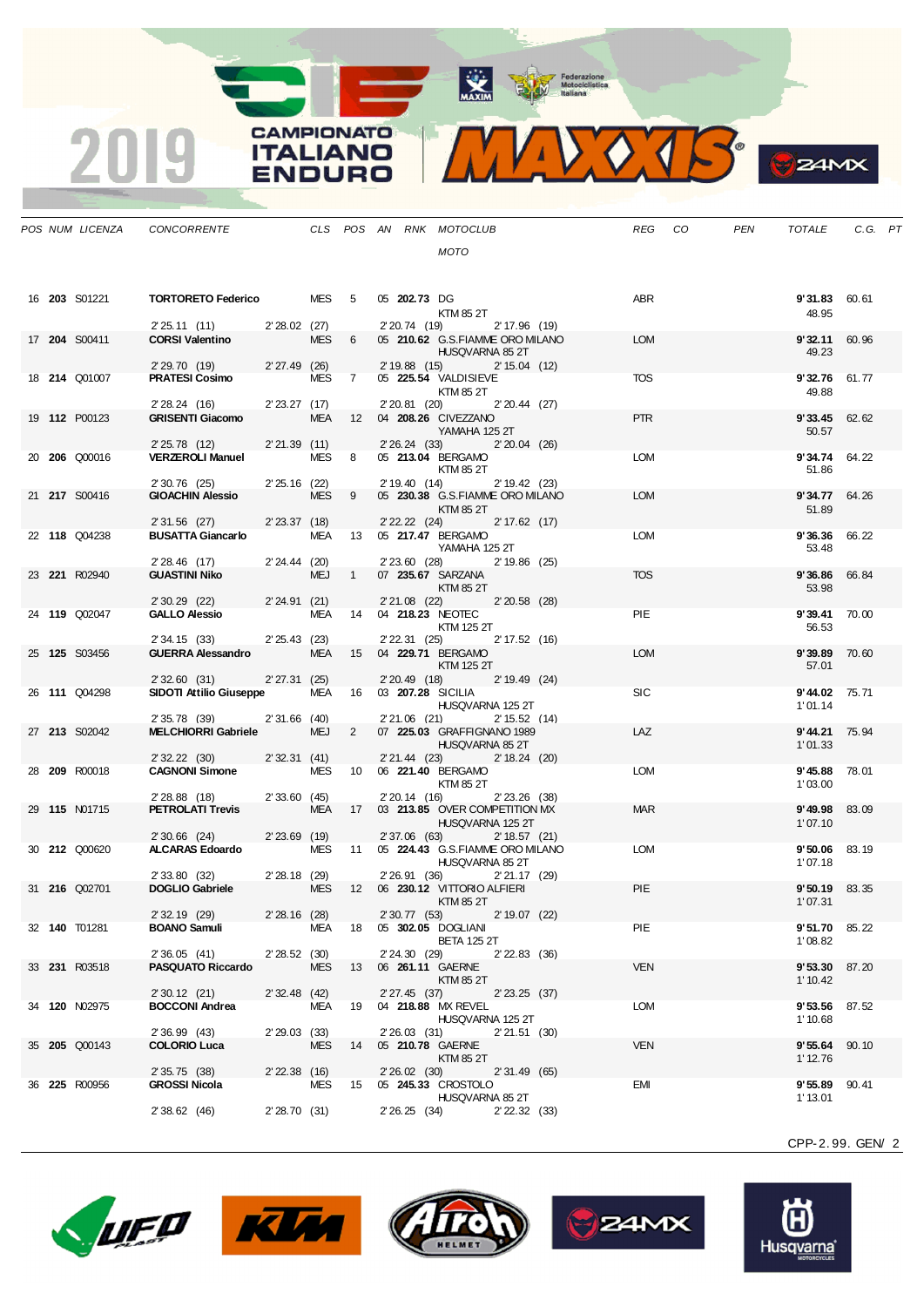MAXIM Rederazione

 $VOTS$  $\mathbf{V}_{\mathbf{A}}$ 

**B**ZAMX

|  | POS NUM LICENZA      | CONCORRENTE                                     |                |            |                |                | CLS POS AN RNK MOTOCLUB                          |  | REG CO     | <b>PEN</b> | TOTALE                     | C.G. PT |  |
|--|----------------------|-------------------------------------------------|----------------|------------|----------------|----------------|--------------------------------------------------|--|------------|------------|----------------------------|---------|--|
|  |                      |                                                 |                |            |                |                | <b>MOTO</b>                                      |  |            |            |                            |         |  |
|  |                      |                                                 |                |            |                |                |                                                  |  |            |            |                            |         |  |
|  |                      |                                                 |                |            |                |                |                                                  |  |            |            |                            |         |  |
|  | 37 220 Q04813        | <b>RUGGERI Bernardo</b>                         |                | <b>MES</b> |                |                | 16 05 234.92 MATELICA                            |  | <b>MAR</b> |            | <b>9'56.36</b> 90.99       |         |  |
|  |                      | 2' 35.27 (37)                                   | 2'30.44(35)    |            |                | $2'26.86$ (35) | KTM 85 2T<br>$2'$ 23.79 $(39)$                   |  |            |            | 1' 13.48                   |         |  |
|  | 38 <b>131</b> U02463 | <b>BORDONI Edoardo</b>                          |                | MEA        |                |                | 20 04 250.54 RACING TERN                         |  | <b>UMB</b> |            | 9'57.66                    | 92.60   |  |
|  |                      |                                                 |                |            |                |                | KTM 125 2T                                       |  |            |            | 1' 14.78                   |         |  |
|  |                      | 2' 31.68 (28)<br><b>MARGARITO Mauro Rolando</b> | 2'29.61(34)    |            |                | 2' 30.71 (51)  | $2'25.66$ (47)<br>17 06 239.37 MX REVEL          |  | <b>LOM</b> |            | 10'00.39                   |         |  |
|  | 39 224 T00208        |                                                 |                | <b>MES</b> |                |                | KTM 85 2T                                        |  |            |            | 1' 17.51                   | 95.98   |  |
|  |                      | 2' 38.71 (47) 2' 31.04 (38)                     |                |            |                | 2' 28.32 (39)  | 2' 22.32 (33)                                    |  |            |            |                            |         |  |
|  | 40 210 Q03546        | <b>ZUCCONI Elia</b>                             |                | <b>MES</b> | 18             |                | 05 223.38 VAL LURETTA                            |  | <b>EMI</b> |            | 10'01.45 97.29             |         |  |
|  |                      | 2' 39.79 (52)                                   | 2'31.20(39)    |            |                |                | HUSQVARNA 85 2T<br>2'28.58 (40) 2'21.88 (31)     |  |            |            | 1' 18.57                   |         |  |
|  | 41 222 Q02466        | <b>SCUCCHIA Geremy Martin</b>                   |                | <b>MES</b> |                |                | 19 05 237.78 SPOLETO                             |  | <b>UMB</b> |            | 10'04.10 100.57            |         |  |
|  |                      |                                                 |                |            |                |                | KTM 85 2T                                        |  |            |            | 1'21.22                    |         |  |
|  | 42 215 R01414        | 2' 37.80 (44)<br><b>CABASS Luca</b>             | 2'33.04(43)    | <b>MES</b> | 20             |                | 2' 27.86 (38) 2' 25.40 (46)<br>05 229.53 CARSO   |  | <b>FVG</b> |            | 10'05.03 101.73            |         |  |
|  |                      |                                                 |                |            |                |                | KTM 85 2T                                        |  |            |            | 1'22.15                    |         |  |
|  |                      | 2'35.95(40)                                     | $2'33.06$ (44) |            |                |                | 2' 30.11 (44)<br>2'25.91(48)                     |  |            |            |                            |         |  |
|  | 43 145 U00658        | <b>SALA Tommaso</b>                             |                | MEA        |                |                | 21 04 S.R. VITTORIO ALFIERI                      |  | PIE        |            | 10'07.08 104.26<br>1'24.20 |         |  |
|  |                      | 2' 35.16 (36)                                   | 2'26.59(24)    |            |                | 2' 39.35 (70)  | KTM 125 2T<br>2' 25.98 (49)                      |  |            |            |                            |         |  |
|  | 44 132 S00240        | <b>MARANGONI Emanuele Paolo</b> MEA             |                |            |                |                | 22 03 250.86 MX REVEL                            |  | LOM        |            | 10'08.51 106.04            |         |  |
|  |                      |                                                 |                |            |                |                | KTM 125 2T                                       |  |            |            | 1'25.63                    |         |  |
|  | 45 218 R02055        | 2' 39.54 (51)<br><b>PIVETTA Filippo</b>         | 2'40.23 (62)   | MEJ        | 3 <sup>1</sup> | 2' 26.13 (32)  | 2'22.61(35)<br>07 230.49 MANZANO                 |  | <b>FVG</b> |            | 10'12.16 110.56            |         |  |
|  |                      |                                                 |                |            |                |                | KTM 85 2T                                        |  |            |            | 1'29.28                    |         |  |
|  |                      | 2'45.07 (67)                                    | $2'33.98$ (46) |            |                | 2'28.80(41)    | 2'24.31(41)                                      |  |            |            |                            |         |  |
|  | 46 127 P00270        | <b>FOSSATI Andrea</b>                           |                | <b>MEA</b> |                |                | 23 03 234.82 COSTA VOLPINO<br><b>BETA 125 2T</b> |  | <b>LOM</b> |            | 10'12.17 110.57<br>1'29.29 |         |  |
|  |                      | 2' 34.95 (35)                                   | 2'28.72(32)    |            |                | 2' 43.33 (83)  | 2'25.17(43)                                      |  |            |            |                            |         |  |
|  | 47 142 Q03408        | VIZZUTTI Luca                                   |                | MEA        |                |                | 24 03 304.81 GEMONA                              |  | <b>FVG</b> |            | 10'12.68 111.20            |         |  |
|  |                      |                                                 |                |            |                |                | KTM 125 2T                                       |  |            |            | 1'29.80                    |         |  |
|  | 48 230 Q04589        | 2'36.33(42)<br><b>PITTALUGA Aurora</b>          | 2'38.27(56)    | MES        |                | 2' 30.37 (47)  | 2'27.71(53)<br>21 05 260.73 CALVARI              |  | LIG.       |            | 10'12.74 111.27            |         |  |
|  |                      |                                                 |                |            |                |                | KTM 85 2T                                        |  |            |            | 1'29.86                    |         |  |
|  |                      | 2'39.46(50)                                     | 2'34.82(50)    |            |                | 2' 30.17 (45)  | 2'28.29(54)                                      |  |            |            |                            |         |  |
|  | 49 223 S05272        | MOSCA Pierpaolo                                 |                | MEJ        | $\overline{4}$ |                | 08 239.31 SICILIA<br>KTM 85 2T                   |  | <b>SIC</b> |            | 10'14.70 113.70<br>1'31.82 |         |  |
|  |                      | 2' 34.75 (34)                                   | 2'44.16 (76)   |            |                |                | 2' 30.54 (49) 2' 25.25 (44)                      |  |            |            |                            |         |  |
|  | 50 229 R00578        | <b>PECORARI Samuele</b>                         |                | MES        | 22             |                | 06 252.73 SPOLETO                                |  | <b>UMB</b> |            | 10'15.12 114.22            |         |  |
|  |                      | 2' 44.25 (65)                                   | 2'36.14(51)    |            |                |                | KTM 85 2T<br>2' 29.75 (42)<br>2' 24.98 (42)      |  |            |            | 1'32.24                    |         |  |
|  | 51 232 Q00414        | ORDONZELLI Edoardo                              |                | <b>MES</b> |                |                | 23 05 262.98 PEGASO                              |  | <b>TOS</b> |            | 10'17.41 117.06            |         |  |
|  |                      |                                                 |                |            |                |                | <b>KTM 85 2T</b>                                 |  |            |            | 1'34.53                    |         |  |
|  | 52 <b>241</b> V00450 | 2' 45.48 (69)<br><b>FAGANEL Gabriel</b>         | 2'36.21(52)    | MEJ        | 5              | $2'30.39$ (48) | 2'25.33(45)<br>07 277.75 CARSO                   |  | <b>FVG</b> |            |                            |         |  |
|  |                      |                                                 |                |            |                |                | KTM 85 2T                                        |  |            |            | 10'20.65 121.07<br>1'37.77 |         |  |
|  |                      | 2' 38.45 (45)                                   | 2' 34.75 (49)  |            |                |                | 2' 30.20 (46) 2' 37.25 (79)                      |  |            |            |                            |         |  |
|  | 53 <b>227</b> S00835 | <b>LEOPARDI Nicolo'</b>                         |                | <b>MES</b> |                |                | 24 06 249.64 CROSTOLO                            |  | EMI        |            | 10'20.90 121.38            |         |  |
|  |                      | 2' 40.92 (54)                                   | 2' 41.16 (67)  |            |                |                | HUSQVARNA 85 2T<br>2' 31.34 (54) 2' 27.48 (52)   |  |            |            | 1'38.02                    |         |  |
|  | 54 228 U02330        | D'EUSTACHIO Christian                           |                | MEJ        | 6              |                | 07 250.19 DG                                     |  | ABR        |            | 10'21.20 121.75            |         |  |
|  |                      |                                                 |                |            |                |                | KTM 85 2T                                        |  |            |            | 1'38.32                    |         |  |
|  | 55 240 Q03414        | 2' 41.19 (55)<br><b>FAGANEL Emily</b>           | 2' 42.19 (69)  | <b>MES</b> | 25             | 2' 30.57 (50)  | 2'27.25(51)<br>06 277.43 CARSO                   |  | <b>FVG</b> |            | 10'23.99 125.20            |         |  |
|  |                      |                                                 |                |            |                |                | KTM 85 2T                                        |  |            |            | 1'41.11                    |         |  |
|  |                      | $2'$ 43.06 (61)                                 | 2'36.35(54)    |            |                | 2' 35.13 (57)  | 2' 29.45 (60)                                    |  |            |            |                            |         |  |
|  | 56 235 U00511        | <b>FERSINI Matteo</b>                           |                | MEJ        | 7              |                | 07 270.94 S.A.C.E.                               |  | <b>PUG</b> |            | 10'26.15 127.88            |         |  |
|  |                      | 2' 46.56 (70)                                   | 2'36.31(53)    |            |                | 2' 34.34 (56)  | KTM 85 2T<br>2'28.94 (57)                        |  |            |            | 1'43.27                    |         |  |
|  | 57 141 U01647        | SANNAZZARO Gabriele                             |                | MEA        | 25             |                | 03 302.31 NEOTEC                                 |  | PIE        |            | 10'28.62 130.94            |         |  |
|  |                      |                                                 |                |            |                |                | KTM 125 2T                                       |  |            |            | 1'45.74                    |         |  |
|  |                      | 2' 44.83 (66)                                   | 2' 40.02 (61)  |            |                |                | 2' 33.19 (55)<br>2'30.58(64)                     |  |            |            |                            |         |  |

**CAMPIONATO** 

**ITALIANO** 

**ENDURO** 

2019









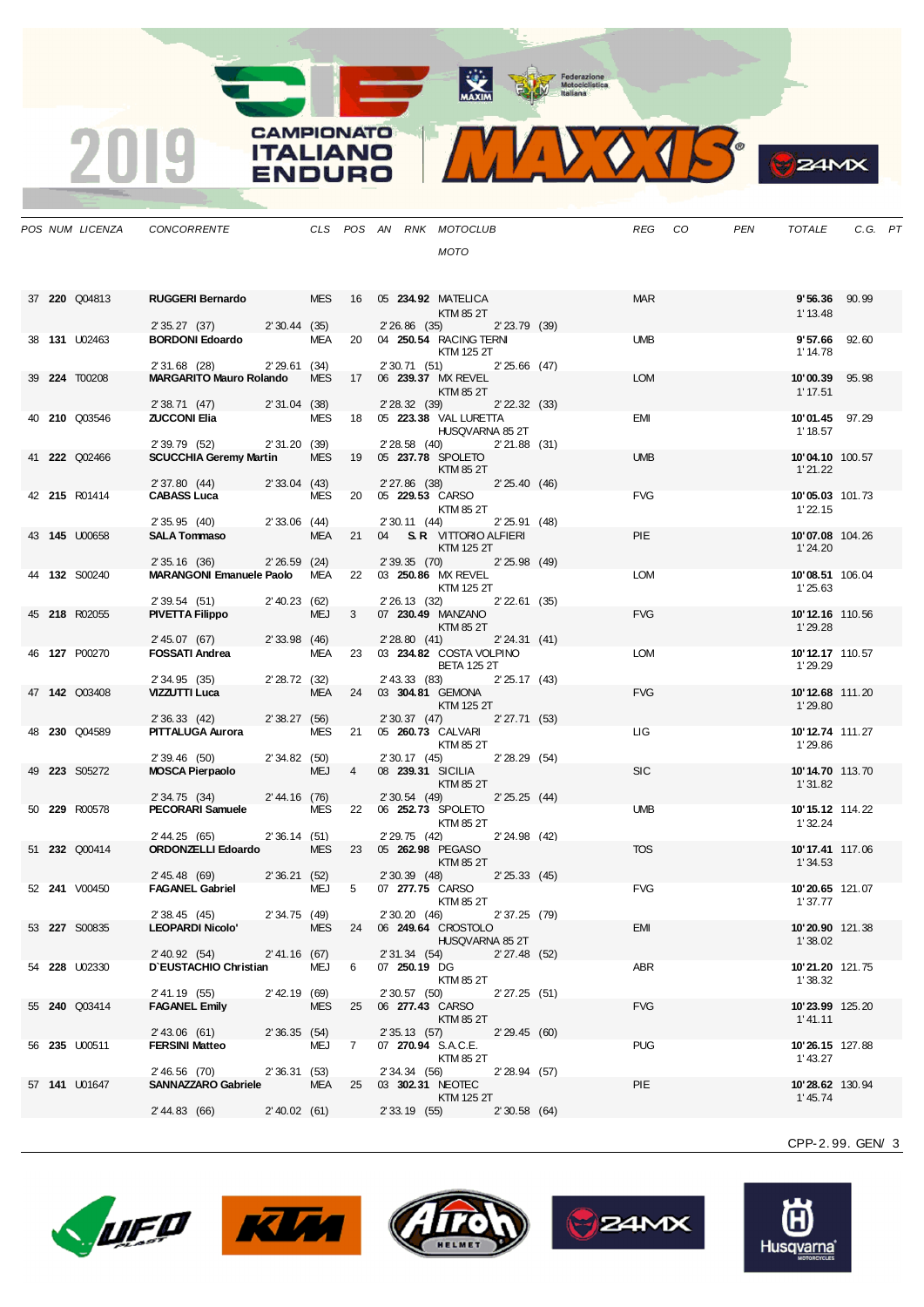MAXIM Rederazione

**CAMPIONATO** 

**ITALIANO** 

**ENDURO** 

2019



**B** ZAMX

|  | POS NUM LICENZA | CONCORRENTE                               |                 |            |                |                 | CLS POS AN RNK MOTOCLUB                     |                |                                           | REG        | CO | PEN | TOTALE                     | C.G. PT |  |
|--|-----------------|-------------------------------------------|-----------------|------------|----------------|-----------------|---------------------------------------------|----------------|-------------------------------------------|------------|----|-----|----------------------------|---------|--|
|  |                 |                                           |                 |            |                |                 | <b>MOTO</b>                                 |                |                                           |            |    |     |                            |         |  |
|  |                 |                                           |                 |            |                |                 |                                             |                |                                           |            |    |     |                            |         |  |
|  | 58 239 T04028   | UTECH Gennaro                             |                 | MEC 1      |                |                 | 09 276.01 SICILIA RACING MOTORSPORT         |                |                                           | <b>SIC</b> |    |     | 10'29.88 132.50            |         |  |
|  |                 |                                           |                 |            |                |                 | KTM 65 2T                                   |                |                                           |            |    |     | 1'47.00                    |         |  |
|  |                 | 2' 42.28 (57)                             | $2'$ 40.60 (64) |            |                | 2' 37.26 (64)   |                                             | 2'29.74(61)    |                                           |            |    |     |                            |         |  |
|  | 59 135 V01928   | <b>SANDRI Lorenzo</b>                     |                 | <b>MEA</b> | 26             |                 | 03 276.66 VERSILIA CORSE<br>KTM 125 2T      |                |                                           | <b>TOS</b> |    |     | 10'30.73 133.55<br>1'47.85 |         |  |
|  |                 | $2'$ 42.36 (59)                           | 2' 40.81 (66)   |            |                | 2' 30.71 (51)   |                                             | 2'36.85 (78)   |                                           |            |    |     |                            |         |  |
|  | 60 244 S03150   | <b>SCANDURRA Gioele Matteo</b>            |                 | MEJ        | 8              |                 | 07 280.04 SICILIA                           |                |                                           | <b>SIC</b> |    |     | 10'33.09 136.47            |         |  |
|  |                 | 2' 43.35 (62)                             | 2'34.73(48)     |            |                | 2' 41.53 (79)   | KTM 85 2T                                   | 2'33.48 (68)   |                                           |            |    |     | 1'50.21                    |         |  |
|  | 61 247 T00058   | <b>MARTORANO Paolo</b>                    |                 | <b>MEC</b> | 2              |                 | 08 292.22 GAERNE                            |                |                                           | <b>VEN</b> |    |     | 10'34.48 138.19            |         |  |
|  |                 |                                           |                 |            |                |                 | KTM 65 2T                                   |                |                                           |            |    |     | 1'51.60                    |         |  |
|  | 62 138 S01175   | 2' 44.03 (64)<br>RAMPOLDI Jacopo          | 2'38.93 (58)    | <b>MEA</b> | 27             |                 | 2' 36.69 (62)<br>05 293.98 VALLE STAFFORA   | 2'34.83(73)    |                                           | LOM        |    |     | 10'35.06 138.91            |         |  |
|  |                 |                                           |                 |            |                |                 | HUSQVARNA 125 2T                            |                |                                           |            |    |     | 1'52.18                    |         |  |
|  | 63 253 T01503   | 2' 48.05 (73)<br><b>GIULIANI Matteo</b>   | $2'37.98$ (55)  | <b>MEJ</b> | 9              |                 | 2' 40.62 (77)<br>08 298.11 PRATO            | 2'28.41(56)    |                                           | <b>TOS</b> |    |     | 10'38.52 143.20            |         |  |
|  |                 |                                           |                 |            |                |                 | YAMAHA 85 2T                                |                |                                           |            |    |     | 1'55.64                    |         |  |
|  |                 | $2'$ 40.44 (53)                           | 2'38.53 (57)    |            |                |                 | 2' 45.86 (89)                               | $2'33.69$ (70) |                                           |            |    |     |                            |         |  |
|  | 64 238 Q03949   | <b>MORSON Kristian</b>                    |                 | <b>MES</b> |                |                 | 26 05 274.92 VARZI<br>KTM 85 2T             |                |                                           | <b>LOM</b> |    |     | 10'39.23 144.08<br>1'56.35 |         |  |
|  |                 | 2' 49.21 (75)                             | 2'40.77(65)     |            |                | 2' 38.70 (67)   |                                             | 2'30.55(62)    |                                           |            |    |     |                            |         |  |
|  | 65 249 S01095   | <b>TOMASI Nicholas</b>                    |                 | MEJ        | 10             |                 | 07 294.11 GAERNE<br>KTM 85 2T               |                |                                           | <b>VEN</b> |    |     | 10'39.82 144.81            |         |  |
|  |                 | 2' 42.28 (57)                             | 2'44.02(73)     |            |                | 2' 39.93 (72)   |                                             | 2'33.59(69)    |                                           |            |    |     | 1'56.94                    |         |  |
|  | 66 211 R04399   | GHEZZI Luca                               |                 | MES        |                |                 | 27 05 224.27 G.S.FIAMME ORO MILANO          |                |                                           | LOM        |    |     | 10'40.30 145.40            |         |  |
|  |                 | 2' 42.78 (60)                             | 3' 12.70 (119)  |            |                | 2' 22.90 (26)   | KTM 85 2T                                   | 2' 21.92 (32)  |                                           |            |    |     | 1'57.42                    |         |  |
|  | 67 219 U00510   | <b>FERSINI Luca</b>                       |                 | <b>MES</b> | 28             |                 | 05 230.53 S.A.C.E.                          |                |                                           | <b>PUG</b> |    |     | 10'41.19 146.50            |         |  |
|  |                 |                                           |                 |            |                |                 | KTM 85 2T                                   |                |                                           |            |    |     | 1'58.31                    |         |  |
|  | 68 233 S02929   | 2'39.20(48)<br><b>SAVI Manuel</b>         | 2'30.63(36)     | MEC        | 3              | 3'04.41(116)    | 08 269.01 OSTRA                             | 2'26.95(50)    |                                           | <b>MAR</b> |    |     | 10'41.89 147.37            |         |  |
|  |                 |                                           |                 |            |                |                 | KTM 65 2T                                   |                |                                           |            |    |     | 1'59.01                    |         |  |
|  | 69 134 R03380   | 2' 43.89 (63)<br><b>GINOCCHIO Davide</b>  | 2' 44.08 (74)   | <b>MEA</b> | 28             | 2' 38.94 (69)   | 04 269.47 CALVARI                           | 2'34.98(74)    |                                           | LIG        |    |     | 10'42.82 148.52            |         |  |
|  |                 |                                           |                 |            |                |                 | KTM 125 2T                                  |                |                                           |            |    |     | 1'59.94                    |         |  |
|  |                 | 2' 57.55 (93)                             | 2'39.82(60)     |            |                | 2' 36.35 (61)   |                                             | 2' 29.10 (58)  |                                           |            |    |     |                            |         |  |
|  | 70 260 U00552   | <b>GARZOTTO Cristian</b>                  |                 | <b>MEC</b> | $\overline{4}$ |                 | 08 305.30 GAERNE<br>KAWASAKI 65 2T          |                |                                           | <b>VEN</b> |    |     | 10'43.54 149.41<br>2'00.66 |         |  |
|  |                 | 2' 48.72 (74)                             | $2'45.26$ (77)  |            |                |                 | 2' 35.86 (59) 2' 33.70 (71)                 |                |                                           |            |    |     |                            |         |  |
|  | 71 256 T01731   | <b>VENUTO Gabriele Elio</b>               |                 | MEJ        | 11             |                 | 08 299.73 BRILLI PERI<br>HUSQVARNA 85 2T    |                |                                           | <b>TOS</b> |    |     | 10'43.78 149.71<br>2'00.90 |         |  |
|  |                 | $2'50.22$ (77)                            | 2' 41.49 (68)   |            |                |                 | 2' 36.23 (60)                               | 2'35.84(75)    |                                           |            |    |     |                            |         |  |
|  | 72 262 T00531   | PITZOI Diego                              |                 | MEC 5      |                |                 | 08 314.28 TORRE DELLA MELORIA               |                |                                           | <b>TOS</b> |    |     | 10'44.47 150.56            |         |  |
|  |                 | 2' 45.44 (68)                             | 2' 42.77 (70)   |            |                | 2' 40.31 (73)   | KTM 65 2T                                   | 2'35.95(76)    |                                           |            |    |     | 2'01.59                    |         |  |
|  | 73 234 T00056   | <b>GIORDANO Gabriele</b>                  |                 | MEJ        |                |                 | 12  07  270.84  DOGLIANI                    |                |                                           | PIE        |    |     | 10'45.07 151.31            |         |  |
|  |                 | 2' 39.21 (49)                             | 2' 34.18 (47)   |            |                |                 | YAMAHA 85 2T<br>2' 51.46 (99) 2' 40.22 (87) |                |                                           |            |    |     | 2'02.19                    |         |  |
|  | 74 243 S05463   | <b>MOLINARO Andrea</b>                    |                 | MEJ        |                |                 |                                             |                | 13 07 279.04 HARD TRACKS/BAD BOYS BUJA MC | <b>FVG</b> |    |     | 10'46.68 153.30            |         |  |
|  |                 |                                           |                 |            |                |                 | KTM 85 2T                                   |                |                                           |            |    |     | 2'03.80                    |         |  |
|  | 75 237 S03455   | 2' 47.15 (71)<br><b>BUSATTA Cristiano</b> | $2'39.76$ (59)  | MEJ        | 14             | 2' 35.71 (58)   | 08 274.64 BERGAMO                           | 2' 44.06 (93)  |                                           | <b>LOM</b> |    |     | 10'46.84 153.50            |         |  |
|  |                 |                                           |                 |            |                |                 | KTM 85 2T                                   |                |                                           |            |    |     | 2' 03.96                   |         |  |
|  |                 | 2' 41.52 (56)                             | $2'54.18$ (97)  |            |                |                 | 2' 38.87 (68) 2' 32.27 (66)                 |                |                                           | LOM        |    |     |                            |         |  |
|  | 76 257 R01666   | <b>ZAMPATTI Francesco</b>                 |                 | MES        | 29             |                 | 05 301.86 RS 77<br>KTM 85 2T                |                |                                           |            |    |     | 10'48.54 155.60<br>2'05.66 |         |  |
|  |                 | 2' 52.82 (81)                             | 2' 43.52 (72)   |            |                | 2' 39.55 (71)   |                                             | 2'32.65(67)    |                                           |            |    |     |                            |         |  |
|  | 77 259 T00201   | <b>MARCHI Matteo</b>                      |                 | MEJ        | 15             |                 | 08 302.50 INTIMIANO N. NOSEDA<br>KTM 85 2T  |                |                                           | <b>LOM</b> |    |     | 10'50.35 157.85<br>2'07.47 |         |  |
|  |                 | 2' 51.04 (78)                             | 2' 44.08 (74)   |            |                | $2'$ 40.47 (74) |                                             | 2'34.76 (72)   |                                           |            |    |     |                            |         |  |
|  | 78 250 T00215   | <b>BERGER Alessio</b>                     |                 | <b>MES</b> | 30             |                 | 06 294.48 G.S.FIAMME ORO MILANO             |                |                                           | LOM        |    |     | 10' 52.33 160.30           |         |  |
|  |                 | 3'07.47 (105)                             | 2'46.51(80)     |            |                | 2'30.00(43)     | KTM 85 2T                                   | 2'28.35(55)    |                                           |            |    |     | 2'09.45                    |         |  |
|  |                 |                                           |                 |            |                |                 |                                             |                |                                           |            |    |     |                            |         |  |









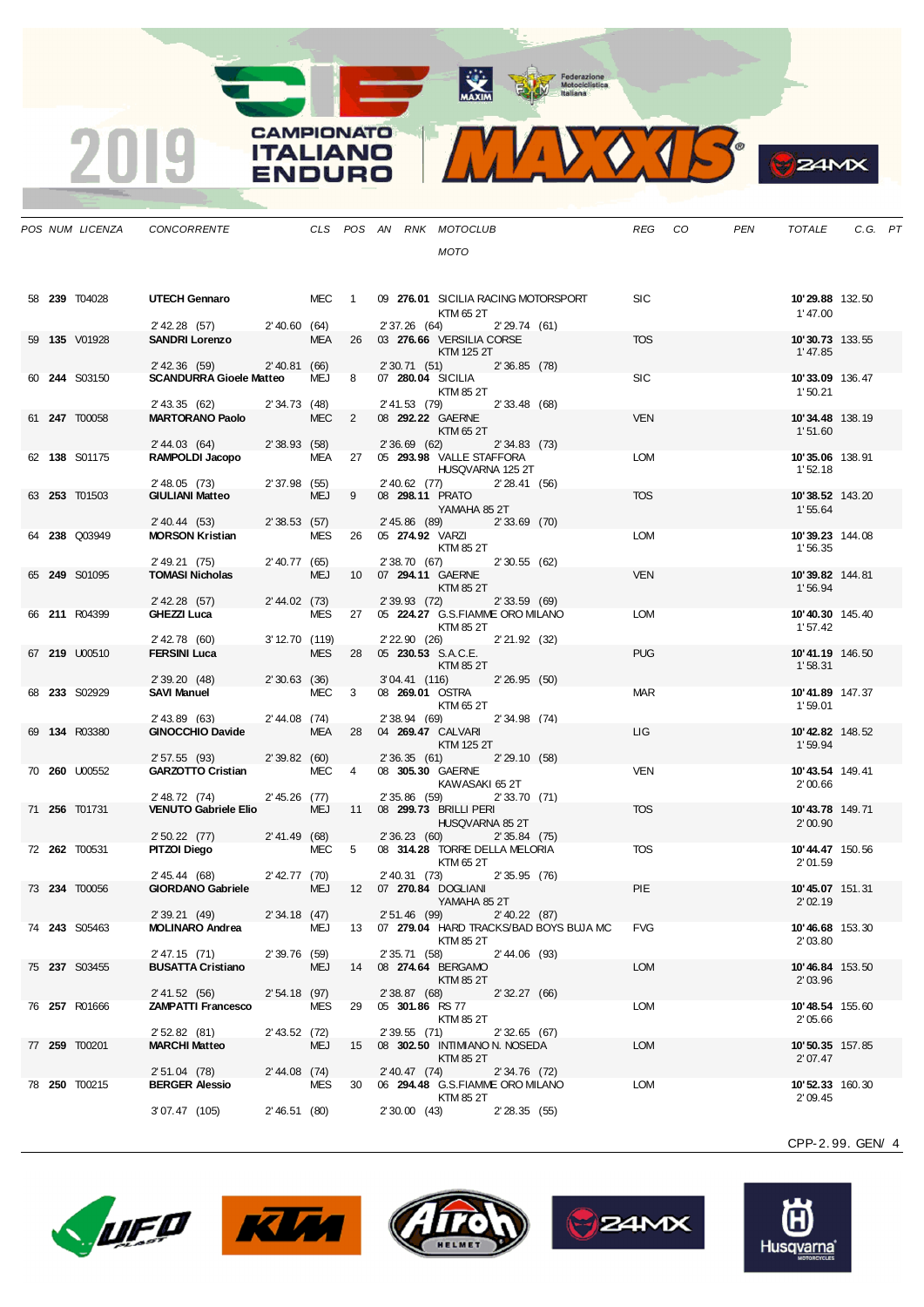MAXIM Rederazione

VOJS.  $\mathbf{V}$ 

**B**ZAMX

|  | POS NUM LICENZA      | CONCORRENTE                               |                 |            |                |                 | CLS POS AN RNK MOTOCLUB                                    |                                | <b>REG</b> | CO | PEN   | TOTALE                      | C.G. PT |  |
|--|----------------------|-------------------------------------------|-----------------|------------|----------------|-----------------|------------------------------------------------------------|--------------------------------|------------|----|-------|-----------------------------|---------|--|
|  |                      |                                           |                 |            |                |                 | <b>MOTO</b>                                                |                                |            |    |       |                             |         |  |
|  |                      |                                           |                 |            |                |                 |                                                            |                                |            |    |       |                             |         |  |
|  |                      |                                           |                 |            |                |                 |                                                            |                                |            |    |       |                             |         |  |
|  | 79 136 M02502        | <b>GIVONETTI Elisa</b>                    |                 | MEA        | 29             |                 | 03 283.39 AZEGLIO                                          |                                | <b>PIE</b> |    |       | 10' 55.83 164.63            |         |  |
|  |                      | 2'55.51(87)                               | $2'$ 43.31 (71) |            |                | 2' 40.51 (76)   | KTM 125 2T                                                 | 2'36.50(77)                    |            |    |       | 2' 12.95                    |         |  |
|  | 80 137 M03732        | <b>MINERVINI Riccardo</b>                 |                 | MEA        | 30             |                 | 03 292.36 CARSO                                            |                                | <b>FVG</b> |    |       | 10'56.04 164.89             |         |  |
|  |                      |                                           |                 |            |                |                 | KTM 125 2T                                                 |                                |            |    |       | 2' 13.16                    |         |  |
|  | 81 261 Q00600        | $3'00.18$ (97)<br><b>FRANCHINI Andrea</b> | 2'46.13(79)     | <b>MES</b> | 31             | 2' 40.47 (74)   | 05 312.37 CROSTOLO                                         | 2'29.26(59)                    | EMI        |    |       | 11'02.39 172.75             |         |  |
|  |                      |                                           |                 |            |                |                 |                                                            | HUSQVARNA 85 2T                |            |    |       | 2' 19.51                    |         |  |
|  |                      | 2'52.55(80)                               | $2' 47.87$ (83) |            |                |                 | 2' 44.06 (86) 2' 37.91 (83)                                |                                |            |    |       |                             |         |  |
|  | 82 275 R01856        | <b>BRUSCHI Marcello</b>                   |                 | MEJ        | 16             |                 | 07 337.76 VAL LURETTA<br>YAMAHA 852T                       |                                | EMI        |    |       | 11'03.47 174.09<br>2'20.59  |         |  |
|  |                      | 2' 54.70 (84)                             | $2'$ 49.13 (87) |            |                |                 | 2'42.04 (80)                                               | 2'37.60(81)                    |            |    |       |                             |         |  |
|  | 83 252 V03474        | RABAGLIA Christian                        |                 | <b>MES</b> | 32             |                 | 06 295.64 A.M.CROCIATI PARMA                               |                                | <b>EMI</b> |    |       | 11'07.01 178.48             |         |  |
|  |                      | 2' 53.21 (82)                             | 2'48.60(85)     |            |                |                 | 2' 45.40 (88)                                              | HUSQVARNA 85 2T<br>2'39.80(86) |            |    |       | 2' 24.13                    |         |  |
|  | 84 245 T00108        | LOMBARDO Yuri                             |                 | MEC        | 6              |                 | 08 281.60 PEPE BEVAGNA                                     |                                | <b>UMB</b> |    |       | 11'07.05 178.53             |         |  |
|  |                      |                                           |                 |            |                |                 |                                                            | HUSQVARNA 65 2T                |            |    |       | 2' 24.17                    |         |  |
|  | 85 268 S03847        | 2' 50.13 (76)<br><b>MANCINI Daniele</b>   | 2'54.45(99)     | MEC 7      |                |                 | 2' 38.30 (66)<br>08 322.09 PONTE SAN GIOVANNI              | 2' 44.17 (94)                  | <b>UMB</b> |    |       | 11'09.89 182.04             |         |  |
|  |                      |                                           |                 |            |                |                 | KTM 65 2T                                                  |                                |            |    |       | 2'27.01                     |         |  |
|  |                      | 2' 57.11 (92)                             | $2'$ 49.05 (86) |            |                | $2'$ 42.63 (81) |                                                            | 2' 41.10 (89)                  |            |    |       |                             |         |  |
|  | 86 236 R02458        | PERNECHELE Floriano Empo MES              |                 |            | 33             |                 | 06 271.79 GAERNE<br>KAWASAKI 85 2T                         |                                | <b>VEN</b> |    |       | 11'12.89 185.76<br>2'30.01  |         |  |
|  |                      | 2' 57.87 (95)                             | 2'47.17 (82)    |            |                | 2' 46.81 (93)   |                                                            | 2' 41.04 (88)                  |            |    |       |                             |         |  |
|  | 87 251 T02064        | <b>RUBINELLI Tommaso</b>                  |                 | <b>MEC</b> | 8              |                 | 08 295.61 TRE LAGHI DUE                                    |                                | <b>LOM</b> |    |       | 11'13.14 186.07             |         |  |
|  |                      | 2'56.95(91)                               | 2'45.96(78)     |            |                | 2' 40.76 (78)   | KTM 65 2T                                                  | 2' 49.47 (104)                 |            |    |       | 2'30.26                     |         |  |
|  | 88 265 V02357        | <b>TALOCCI Lorenzo</b>                    |                 | <b>MES</b> | 34             |                 | 06 317.86 AMMOTORA                                         |                                | LAZ        |    |       | 11'13.66 186.71             |         |  |
|  |                      |                                           |                 |            |                |                 | KTM 85 2T                                                  |                                |            |    |       | 2'30.78                     |         |  |
|  | 89 271 R02991        | 2' 57.74 (94)<br><b>AUTELITANO Luca</b>   | $2'51.99$ (91)  | <b>MES</b> | 35             | 2' 38.22 (65)   | 05 329.01 IGLESIAS                                         | 2'45.71(96)                    | SAR        |    |       | 11'14.58 187.85             |         |  |
|  |                      |                                           |                 |            |                |                 |                                                            | HUSQVARNA 85 2T                |            |    |       | 2' 31.70                    |         |  |
|  |                      | 2' 56.74 (90)                             | 2'51.47(90)     |            |                |                 | 2' 43.85 (85)                                              | $2'$ 42.52 (92)                |            |    |       |                             |         |  |
|  | 90 401 U05142        | <b>LORENZI Massimo</b>                    |                 | <b>MED</b> | $\overline{1}$ |                 | 10 320.71 G.S.FIAMME ORO MILANO<br>YAMAHA 652T             |                                | <b>LOM</b> |    |       | 11'15.73 189.27<br>2'32.85  |         |  |
|  |                      | 2' 55.75 (89)                             | 2' 57.73 (103)  |            |                | 2' 43.06 (82)   |                                                            | 2'39.19(84)                    |            |    |       |                             |         |  |
|  | 91 <b>402</b> U05148 | <b>MARIOLI Cristian</b>                   |                 | <b>MED</b> | 2              |                 | 10 332.52 COSTA VOLPINO                                    |                                | <b>LOM</b> |    |       | 11'24.73 200.42             |         |  |
|  |                      | 2' 53.83 (83)                             | 2'53.38(95)     |            |                |                 | YAMAHA 65 2T<br>2' 50.07 (97) 2' 47.45 (100)               |                                |            |    |       | 2' 41.85                    |         |  |
|  | 92 267 R04531        | <b>BONANNI Michele</b>                    |                 | MEJ        | 17             |                 | 07 319.64 ENDURISTISTRETTI                                 |                                | LAZ        |    |       | 11'29.39 206.19             |         |  |
|  |                      |                                           | $2'54.05$ (96)  |            |                |                 | KTM 85 2T                                                  |                                |            |    |       | 2' 46.51                    |         |  |
|  | 93 280 V02249        | $3'02.46$ (100)<br>ROCCATO Tommaso        |                 | <b>MEJ</b> | 18             |                 | 2'46.61 (91)<br>08 355.89 TRE LAGHI DUE                    | 2'46.27(97)                    | <b>LOM</b> |    | 10.00 | 11'29.54 206.37             |         |  |
|  |                      |                                           |                 |            |                |                 |                                                            | HUSQVARNA 85 2T                |            |    |       | 2' 46.66                    |         |  |
|  | 94 272 V03406        | 2'59.18(96)<br><b>MEAZZINI Francesco</b>  | 2'50.47(89)     | MEJ        | 19             |                 | 2' 47.38 (95)<br>07 330.79 A.M. ARETINA                    | $2'$ 42.51 (91)                | <b>TOS</b> |    |       | 11'30.26 207.27             |         |  |
|  |                      |                                           |                 |            |                |                 | KTM 85 2T                                                  |                                |            |    |       | 2' 47.38                    |         |  |
|  |                      | 3'07.08 (104)                             | 2'49.75 (88)    |            |                |                 | 2' 55.93 (105) 2' 37.50 (80)                               |                                |            |    |       |                             |         |  |
|  | 95 270 U00129        | <b>CABASS Davide</b>                      |                 | MEC 9      |                |                 | 09 327.21 CARSO<br>KTM 65 2T                               |                                | <b>FVG</b> |    |       | 11'30.73 207.85<br>2' 47.85 |         |  |
|  |                      | 3'07.86 (106)                             | 2'56.44 (101)   |            |                |                 | 2' 46.71 (92) 2' 39.72 (85)                                |                                |            |    |       |                             |         |  |
|  | 96 266 T05235        | <b>MANCINI ALUNNO Cesare</b>              |                 | MEC        | 10             |                 | 09 318.87 GAERNE                                           |                                | <b>VEN</b> |    |       | 11'32.30 209.79             |         |  |
|  |                      | 2'55.52(88)                               | 2' 48.33 (84)   |            |                |                 | 2' 44.47 (87) 3' 03.98 (121)                               | HUSQVARNA 65 2T                |            |    |       | 2' 49.42                    |         |  |
|  | 97 146 T02158        | <b>BOLIS Federico</b>                     |                 | MEA        | 31             |                 | 03 S.R. BERGAMO                                            |                                | <b>LOM</b> |    |       | 11'33.66 211.48             |         |  |
|  |                      |                                           |                 |            |                |                 | KTM 125 2T                                                 |                                |            |    |       | 2'50.78                     |         |  |
|  | 98 294 T00476        | 2' 47.60 (72)<br><b>GAZZARI Carlos</b>    | $2'$ 40.48 (63) | MES        | 36             |                 | 3' 35.01 (130) 2' 30.57 (63)<br>06 405.04 ALTA VAL TREBBIA |                                | LIG.       |    |       | 11'34.03 211.93             |         |  |
|  |                      |                                           |                 |            |                |                 | SUZUKI 85 2T                                               |                                |            |    |       | 2'51.15                     |         |  |
|  |                      | $3'01.99$ (98)                            | 3'01.29 (104)   |            |                |                 | 2' 48.33 (96) 2' 42.42 (90)                                |                                |            |    |       |                             |         |  |
|  | 99 293 R01986        | <b>FIORILLI Niccolo'</b>                  |                 | MES        |                |                 | 37 06 397.77 BRILLI PERI<br>KTM 85 2T                      |                                | <b>TOS</b> |    |       | 11'34.73 212.80<br>2'51.85  |         |  |
|  |                      | 3'04.56 (102)                             | 2' 54.37 (98)   |            |                |                 | 2' 46.43 (90) 2' 49.37 (103)                               |                                |            |    |       |                             |         |  |
|  |                      |                                           |                 |            |                |                 |                                                            |                                |            |    |       |                             |         |  |

**CAMPIONATO** 

**ITALIANO** 

**ENDURO** 

2019









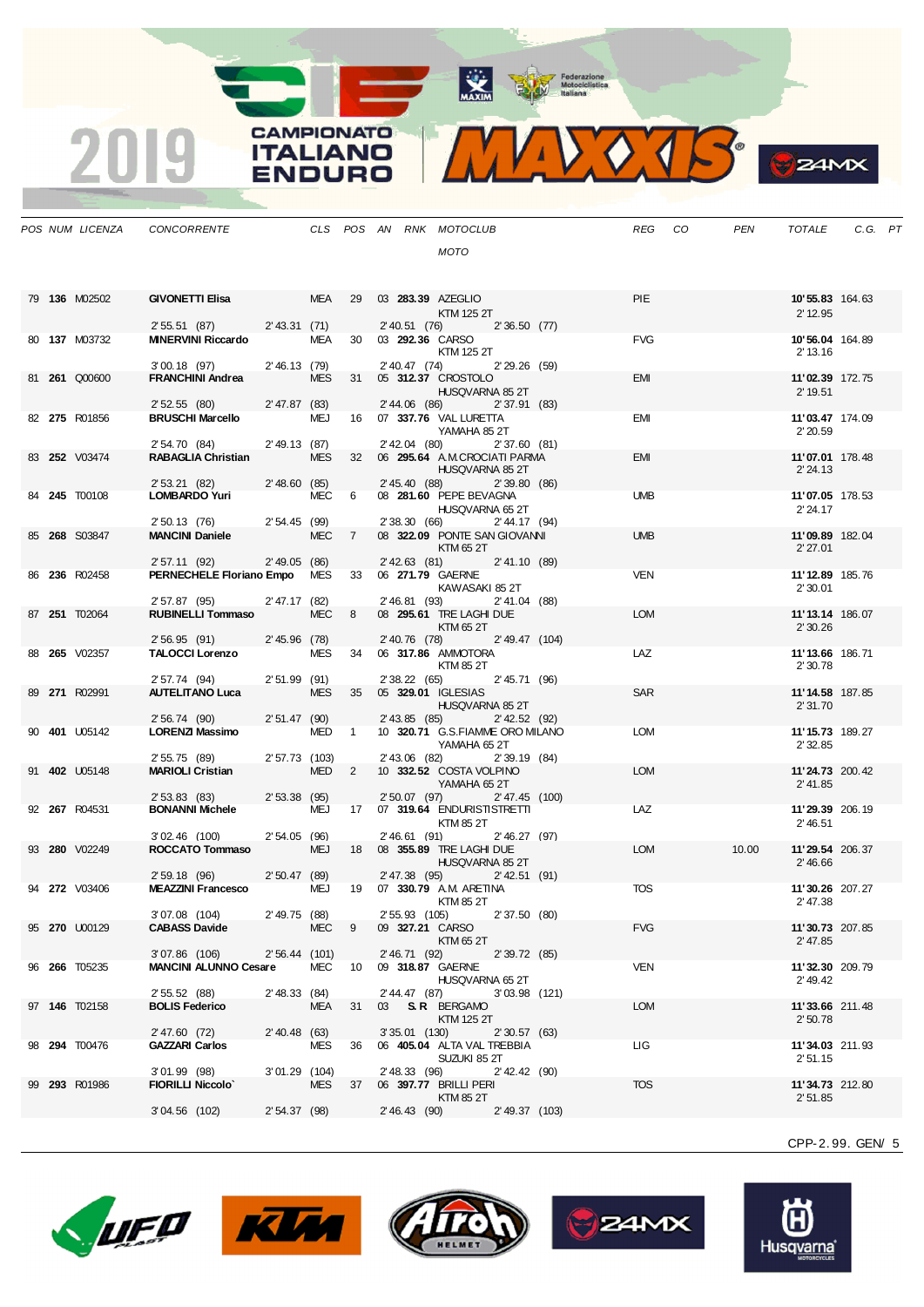**ANTIQUE DE CONSTRUISION DE CONSTRUISION DE CONSTRUERE DE CONSTRUERE DE CONSTRUERE DE CONSTRUERE DE CONSTRUERE** 

O.JR  $\sqrt{4}$ 

|  | POS NUM LICENZA       | CONCORRENTE                                |                  |            |                   |    |                 | CLS POS AN RNK MOTOCLUB                                | <b>REG</b> | CO | <b>PEN</b> | <b>TOTALE</b>               | C.G. PT |  |
|--|-----------------------|--------------------------------------------|------------------|------------|-------------------|----|-----------------|--------------------------------------------------------|------------|----|------------|-----------------------------|---------|--|
|  |                       |                                            |                  |            |                   |    |                 | MOTO                                                   |            |    |            |                             |         |  |
|  |                       |                                            |                  |            |                   |    |                 |                                                        |            |    |            |                             |         |  |
|  | 100 279 V00059        | <b>BONETTI Nicolo</b>                      |                  | MES        | 38                |    |                 | 05 355.32 RS 77<br>KTM 85 2T                           | LOM        |    |            | 11'39.06 218.16<br>2'56.18  |         |  |
|  |                       | 2' 54.92 (86)                              | $2'53.14$ (94)   |            |                   |    | 2' 58.88 (109)  | 2' 52.12 (106)                                         |            |    |            |                             |         |  |
|  | 101 <b>405</b> U04633 | <b>CAGNONI Mattia</b>                      |                  | <b>MED</b> | 3                 |    |                 | 10 369.68 BERGAMO<br>YAMAHA 65 2T                      | <b>LOM</b> |    |            | 11'39.20 218.34<br>2'56.32  |         |  |
|  |                       | $3'02.06$ (99)                             | 2'52.15(93)      |            |                   |    | 2' 52.41 (100)  | 2'52.58 (107)                                          |            |    |            |                             |         |  |
|  | 102 269 T00179        | <b>VERGASSOLA Jacopo</b>                   |                  | <b>MEC</b> | 11                |    |                 | 08 326.67 SARZANA<br>HUSQVARNA 65 2T                   | <b>TOS</b> |    |            | 11'41.98 221.78<br>2'59.10  |         |  |
|  | 103 281 U00168        | 2' 54.81 (85)<br><b>FRANCHINI Manuel</b>   | 2'46.57(81)      | <b>MEC</b> | $12 \overline{ }$ |    |                 | 2' 43.68 (84)<br>$3'16.92$ (131)<br>09 358.24 CROSTOLO | <b>EMI</b> |    |            | 11'48.94 230.40             |         |  |
|  |                       | $3'04.01$ (101)                            | 2' 56.54 (102)   |            |                   |    |                 | HUSQVARNA 65 2T<br>$3'00.53$ (110)<br>2'47.86 (101)    |            |    |            | 3'06.06                     |         |  |
|  | 104 <b>407</b> U04247 | <b>MANCA Enis Giuseppe</b>                 |                  | MED        | 4                 |    |                 | 10 380.99 PONTE SAN GIOVANNI                           | <b>UMB</b> |    |            | 12'03.41 248.32             |         |  |
|  |                       | 3' 14.32 (114)                             | $3'01.53$ (105)  |            |                   |    | 2' 57.89 (107)  | YAMAHA 652T<br>2'49.67 (105)                           |            |    |            | 3'20.53                     |         |  |
|  | 105 310 S05091        | VOLPI Asia                                 |                  | <b>MES</b> | 39                |    |                 | 05 S.R. BERGAMO                                        | <b>LOM</b> |    |            | 12'05.94 251.45             |         |  |
|  |                       | $3'$ 22.87 $(118)$                         | 2'56.19 (100)    |            |                   |    | $3'00.54$ (111) | TM 85 2T<br>2'46.34 (98)                               |            |    |            | 3' 23.06                    |         |  |
|  | 106 274 U00509        | <b>CALABRESE Mario</b>                     |                  | <b>MES</b> | 40                |    |                 | 06 334.77 S.A.C.E.                                     | <b>PUG</b> |    |            | 12'06.11 251.66             |         |  |
|  |                       |                                            |                  |            |                   |    |                 | KTM 85 2T                                              |            |    |            | 3'23.23                     |         |  |
|  | 107 258 U00700        | 3'17.06 (116)<br><b>BACCINELLI Nicolo'</b> | 2'52.12(92)      | <b>MEC</b> | 13                |    | 3'09.73 (122)   | 2' 47.20 (99)<br>09 302.48 TRE LAGHI DUE               | <b>LOM</b> |    |            | 12'10.82 257.49             |         |  |
|  |                       |                                            |                  |            |                   |    |                 | HUSQVARNA 65 2T                                        |            |    |            | 3'27.94                     |         |  |
|  |                       | 3' 05.30 (103)                             | 3'41.07 (129)    |            |                   |    | 2' 46.81 (93)   | 2' 37.64 (82)                                          |            |    |            |                             |         |  |
|  | 108 404 V01165        | <b>SCIPIONI Kevin</b>                      |                  | <b>MED</b> | 5                 |    |                 | 10 352.57 SIMONCINI RACING<br>KTM 65 2T                | <b>MAR</b> |    |            | 12'22.41 271.84<br>3'39.53  |         |  |
|  | 109 290 Q04772        | 3' 12.91 (111)<br><b>GIVONETTI Elena</b>   | 3'02.80(106)     | <b>MES</b> | 41                |    | 2' 55.67 (104)  | 3' 11.03 (126)<br>05 389.72 AZEGLIO                    | PIE        |    |            | 12'24.96 275.00             |         |  |
|  |                       |                                            |                  |            |                   |    |                 | KTM 85 2T                                              |            |    |            | 3' 42.08                    |         |  |
|  |                       | $3'13.12$ (112)                            | $3' 12.13$ (118) |            |                   |    | 3'03.53(114)    | 2'56.18 (113)                                          |            |    |            |                             |         |  |
|  | 110 278 T01223        | <b>TORNABONI Nicolas</b>                   |                  | MEJ        | 20                |    |                 | 07 354.66 PELLICORSE<br>KTM 85 2T                      | <b>TOS</b> |    |            | 12'28.09 278.88<br>3' 45.21 |         |  |
|  | 111 304 U01223        | 3'09.13 (108)<br><b>BOANO Jeremy</b>       | $3'33.57$ (127)  | <b>MEC</b> | 14                |    | 2' 50.49 (98)   | 2' 54.90 (109)<br>09 478.48 DOGLIANI                   | <b>PIE</b> |    |            | 12'29.66 280.82             |         |  |
|  |                       | 3'15.74(115)                               | $3'08.36$ (113)  |            |                   |    |                 | YAMAHA 65 2T<br>3'06.81 (124)<br>2' 58.75 (108)        |            |    |            | 3' 46.78                    |         |  |
|  | 112 297 R00781        | SONCIN Isabella                            |                  | MES        | 42                |    |                 | 05 416.71 VARZI                                        | <b>LOM</b> |    |            | 12'30.92 282.38             |         |  |
|  |                       |                                            |                  |            |                   |    |                 | HUSQVARNA 85 2T                                        |            |    |            | 3' 48.04                    |         |  |
|  |                       | $3'13.18$ (113)                            | $3'07.18$ (111)  |            |                   |    | 3' 11.51 (125)  | $2'59.05$ (116)                                        |            |    |            |                             |         |  |
|  | 113 403 U01728        | <b>GIRALDI Duccio</b>                      |                  | <b>MED</b> | 6                 |    |                 | 10 346.28 PELLICORSE<br>HUSQVARNA 65 2T                | <b>TOS</b> |    |            | 12' 35.57 288.14<br>3'52.69 |         |  |
|  |                       | 3'09.10(107)                               | $3'22.67$ (125)  |            |                   |    |                 | 3'05.94 (119)<br>2'57.86 (115)                         |            |    |            |                             |         |  |
|  | 114 282 U00432        | <b>GRASSI Gabriel</b>                      |                  | <b>MEC</b> | 15                |    |                 | 09 364.92 BERGAMO<br>YAMAHA 652T                       | <b>LOM</b> |    |            | 12'35.86 288.50<br>3'52.98  |         |  |
|  | 115 <b>291</b> T03238 | 3'27.49 (123)<br><b>GATTI Mattia</b>       | 3'03.75 (109)    | <b>MEJ</b> | 21                |    | $3'09.00$ (121) | $2'55.62$ (112)<br>08 390.29 CAIRATESE                 | <b>LOM</b> |    |            | 12'37.93 291.06             |         |  |
|  |                       |                                            |                  |            |                   |    |                 | <b>KTM 85 2T</b>                                       |            |    |            | 3'55.05                     |         |  |
|  |                       | 3' 25.22 (120)                             | 3'08.12 (112)    |            |                   |    |                 | 3'03.40 (113) 3'01.19 (118)                            |            |    |            |                             |         |  |
|  | 116 295 T04814        | PRETTO Tommaso                             |                  | MEC        | 16                |    |                 | 09 405.75 BRILLI PERI<br>HUSQVARNA 65 2T               | <b>TOS</b> |    |            | 12'41.21 295.12<br>3'58.33  |         |  |
|  | 117 406 U03681        | 3'26.46 (122)<br>PIZZETTI Riccardo         | $3'09.18$ (117)  | <b>MED</b> | 7                 |    | $3'00.86$ (112) | 3'04.71 (123)<br>10 379.55 ISOLA D'ELBA                | <b>TOS</b> |    |            | 12'43.63 298.12             |         |  |
|  |                       |                                            |                  |            |                   |    |                 | YAMAHA 652T                                            |            |    |            | 4'00.75                     |         |  |
|  |                       | 3'12.07(110)                               | 3'30.46 (126)    |            |                   |    | $3'05.56$ (118) | $2'55.54$ (111)                                        |            |    |            |                             |         |  |
|  | 118 309 S04063        | CINUZZI Pietro                             |                  | MES        | 43                | 05 |                 | <b>S. R</b> BRILLI PERI<br>KTM 85 2T                   | <b>TOS</b> |    |            | 12'46.69 301.91<br>4'03.81  |         |  |
|  |                       | 4'04.43 (132)                              | 3'03.20 (107)    |            |                   |    | 2' 53.89 (101)  | 2'45.17(95)                                            |            |    |            |                             |         |  |
|  | 119 302 T05434        | <b>BERGAMASCO Alessandro</b>               |                  | <b>MEC</b> | 17                |    |                 | 09 475.89 ISONTINO                                     | <b>FVG</b> |    |            | 12'50.63 306.79             |         |  |
|  |                       |                                            | 3'06.75 (110)    |            |                   |    |                 | KTM 65 2T                                              |            |    |            | 4'07.75                     |         |  |
|  | 120 286 U01260        | $3'54.77$ (130)<br><b>DELLAI Benedetta</b> |                  | MES        | 44                |    | 2' 55.05 (102)  | 2'54.06 (108)<br>06 374.46 CIVEZZANO                   | <b>PTR</b> |    |            | 12' 51.29 307.61            |         |  |
|  |                       |                                            |                  |            |                   |    |                 | HUSQVARNA 85 2T                                        |            |    |            | 4'08.41                     |         |  |
|  |                       | 3'31.38 (126)                              | $3'08.38$ (114)  |            |                   |    | 2' 56.30 (106)  | 3' 15.23 (128)                                         |            |    |            |                             |         |  |

**CAMPIONATO** 

**ITALIANO** 

ENDURO

2019









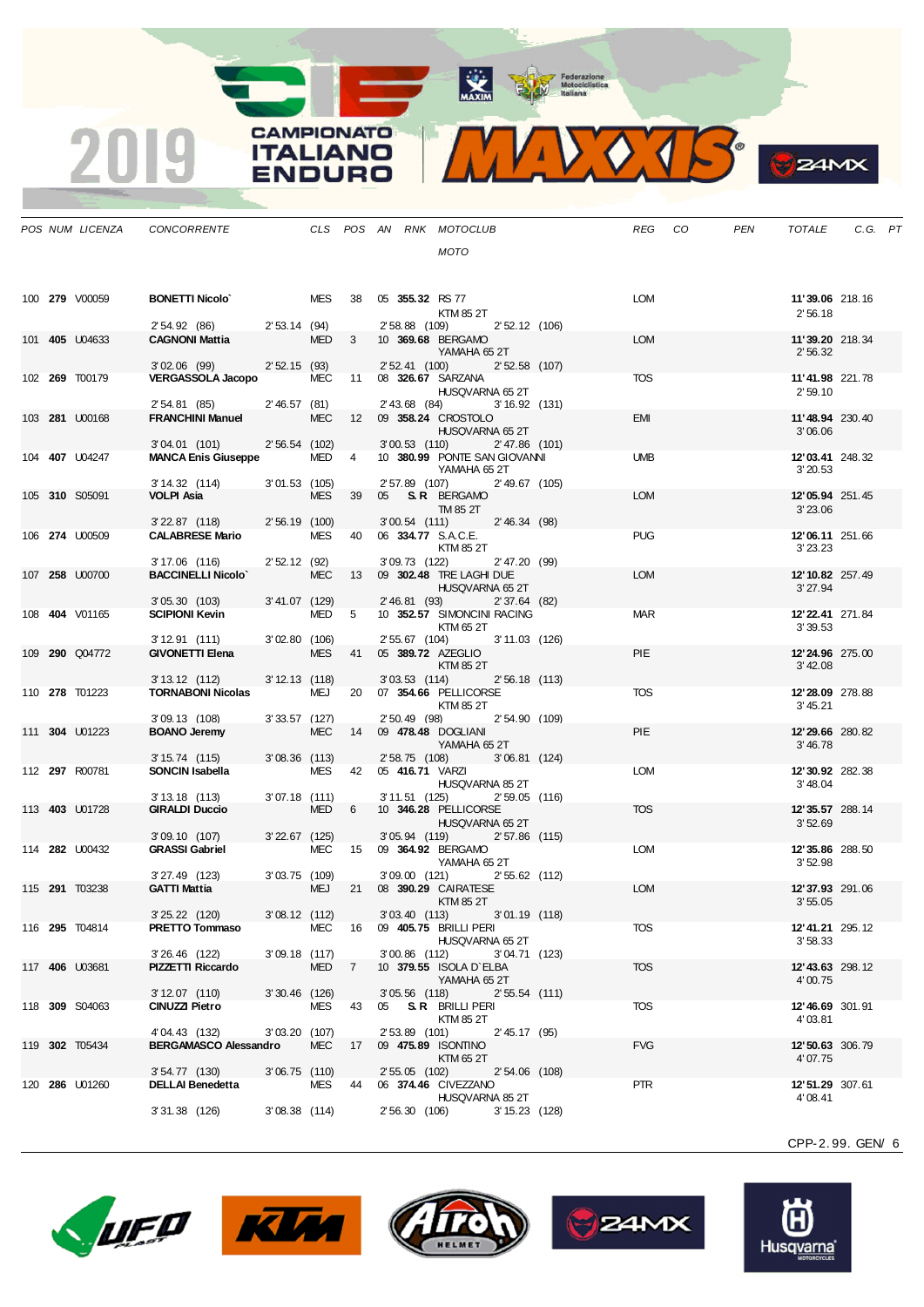MAXIM Pederazione

**CAMPIONATO** 

**ITALIANO** 

**ENDURO** 

2019

MIDO TR

|             | POS NUM LICENZA       | <b>CONCORRENTE</b>                           |                  |            |    |                 | CLS POS AN RNK MOTOCLUB                          |                  |                                        | REG CO     |                                | PEN   | TOTALE                      | C.G. PT |  |
|-------------|-----------------------|----------------------------------------------|------------------|------------|----|-----------------|--------------------------------------------------|------------------|----------------------------------------|------------|--------------------------------|-------|-----------------------------|---------|--|
|             |                       |                                              |                  |            |    |                 | MOTO                                             |                  |                                        |            |                                |       |                             |         |  |
|             |                       |                                              |                  |            |    |                 |                                                  |                  |                                        |            |                                |       |                             |         |  |
|             |                       |                                              |                  |            |    |                 |                                                  |                  |                                        |            |                                |       |                             |         |  |
|             | 121 285 T03906        | <b>ZORDAN Mirco</b>                          |                  | <b>MEJ</b> |    |                 | 22  07  371.90  CIVEZZANO                        |                  |                                        | <b>PTR</b> |                                |       | 12'57.26 315.00             |         |  |
|             |                       | 3' 24.31 (119)                               | $3'16.26$ (121)  |            |    |                 | HUSQVARNA 85 2T<br>3'03.93 (115) 3'12.76 (127)   |                  |                                        |            |                                |       | 4' 14.38                    |         |  |
|             | 122 296 T00858        | <b>BARNI Francesco</b>                       |                  | MEC        | 18 |                 | 08 416.39 PRATO                                  |                  |                                        | <b>TOS</b> |                                |       | 13'03.08 322.20             |         |  |
|             |                       |                                              |                  |            |    |                 | YAMAHA 65 2T                                     |                  |                                        |            |                                |       | 4' 20.20                    |         |  |
|             | 123 299 S02810        | $3'25.45$ (121)<br><b>CALDERONI Alex</b>     | $3' 19.83$ (123) | <b>MES</b> | 45 | 3' 13.81 (126)  |                                                  | 3'03.99 (122)    | 05 439.22 MADONNINA DEI CENTAURI INT.L | PIE        |                                |       | <b>13'04.21</b> 323.60      |         |  |
|             |                       |                                              |                  |            |    |                 | HUSQVARNA 85 2T                                  |                  |                                        |            |                                |       | 4'21.33                     |         |  |
|             |                       | $3'29.64$ (125)                              | $3'08.46$ (115)  |            |    |                 | 2' 55.42 (103)                                   | $3'30.69$ (132)  |                                        |            |                                |       |                             |         |  |
|             | 124 277 S02979        | <b>ADAMO Alessio</b>                         |                  | <b>MEC</b> | 19 |                 | 08 348.86 SICILIA                                |                  |                                        | <b>SIC</b> |                                |       | 13'06.33 326.23             |         |  |
|             |                       | 3'38.78 (129)                                | 3' 14.87 (120)   |            |    | 3' 17.77 (129)  | YAMAHA 65 2T                                     | 2'54.91 (110)    |                                        |            |                                |       | 4' 23.45                    |         |  |
|             | 125 409 U04411        | <b>USLENGHI Riccardo</b>                     |                  | <b>MED</b> | 8  |                 | 10 486.59 FAST TEAM                              |                  |                                        | <b>LOM</b> |                                | 10.00 | 13'10.63 331.55             |         |  |
|             |                       |                                              |                  |            |    |                 | KTM 65 2T                                        |                  |                                        |            |                                |       | 4' 27.75                    |         |  |
|             | 126 292 T03239        | $3'34.22$ (127)<br><b>CAMBIANICA Filippo</b> | 3' 18.16 (122)   | <b>MEC</b> | 20 | $3'04.69$ (117) | 09 394.76 COSTA VOLPINO                          | $3'03.56$ (120)  |                                        | <b>LOM</b> |                                |       | 13'21.69 345.25             |         |  |
|             |                       |                                              |                  |            |    |                 | KTM 65 2T                                        |                  |                                        |            |                                |       | 4'38.81                     |         |  |
|             |                       | $3'10.54$ (109)                              | $3'57.03$ (131)  |            |    | 3' 11.41 (124)  |                                                  | 3'02.71(119)     |                                        |            |                                |       |                             |         |  |
|             | 127 408 V00710        | <b>BECCARI Simone</b>                        |                  | <b>MED</b> | 9  |                 | 10 386.94 EL CIODO                               |                  |                                        | <b>VEN</b> |                                |       | 13'29.79 355.28             |         |  |
|             |                       | 4'09.66 (133)                                | $3'03.41$ (108)  |            |    |                 | HUSQVARNA 65 2T<br>3' 16.94 (128) 2' 59.78 (117) |                  |                                        |            |                                |       | 4' 46.91                    |         |  |
|             | 128 288 T04186        | <b>GROSSI Giacomo</b>                        |                  | <b>MEC</b> | 21 |                 | 09 378.12 CROSTOLO                               |                  |                                        | EMI        |                                |       | 13'39.71 367.56             |         |  |
|             |                       |                                              |                  |            |    |                 | KTM 65 2T                                        |                  |                                        |            |                                |       | 4'56.83                     |         |  |
|             |                       | 4' 26.59 (134)                               | 3'08.79 (116)    |            |    |                 | 3'07.33 (120)                                    | 2'57.00 (114)    |                                        |            |                                |       |                             |         |  |
|             | 129 305 T03995        | <b>MONTI Matteo</b>                          |                  | <b>MEC</b> |    |                 | 22 08 492.16 CAIRATESE<br>KTM 65 2T              |                  |                                        | <b>LOM</b> |                                |       | 13' 43.92 372.78<br>5'01.04 |         |  |
|             |                       | 3'18.35(117)                                 | 4'00.03 (132)    |            |    | $3'09.96$ (123) |                                                  | $3' 15.58$ (129) |                                        |            |                                |       |                             |         |  |
|             | 130 308 U02729        | <b>SALA Filippo</b>                          |                  | MEJ        |    |                 | 23 08 617.33 VITTORIO ALFIERI                    |                  |                                        | PIE        |                                |       | 13' 58.22 390.48            |         |  |
|             |                       |                                              |                  |            |    |                 | KAWASAKI 85 2T                                   |                  |                                        |            |                                |       | 5' 15.34                    |         |  |
|             | 131 306 U01507        | $3'28.83$ (124)<br><b>DURANTE Ettore</b>     | $3'20.67$ (124)  | <b>MEC</b> | 23 | 3' 14.67 (127)  | 09 514.10 FUORINGIRO SAVONA                      | 3'54.05(133)     |                                        | ЦG         |                                |       | 14'33.03 433.59             |         |  |
|             |                       |                                              |                  |            |    |                 | KTM 65 2T                                        |                  |                                        |            |                                |       | 5'50.15                     |         |  |
|             |                       | 3'58.65 (131)                                | $3'51.01$ (130)  |            |    | $3'35.96$ (131) |                                                  | $3'07.41$ (125)  |                                        |            |                                |       |                             |         |  |
|             | 132 300 U03985        | <b>MENI Filippo</b>                          |                  | <b>MEC</b> | 24 |                 | 09 445.61 COSTA VOLPINO<br>KAWASAKI 65 2T        |                  |                                        | <b>LOM</b> |                                |       | 14'46.09 449.76<br>6'03.21  |         |  |
|             |                       | $3'37.58$ (128)                              | 4' 14.19 (133)   |            |    | 3'37.62 (132)   |                                                  | 3'16.70(130)     |                                        |            |                                |       |                             |         |  |
|             | 133 254 R04751        | <b>PASINETTI Marco</b>                       |                  | <b>MEJ</b> |    |                 | 24 07 298.91 COSTA VOLPINO                       |                  |                                        | <b>LOM</b> |                                |       | 15'09.86 479.20             |         |  |
|             |                       | 2' 51.10 (79)                                | $3'34.57$ (128)  |            |    |                 | YAMAHA 85 2T                                     | 2'49.06 (102)    |                                        |            |                                |       | 6'26.98                     |         |  |
|             | 134 <b>315</b> V00558 | <b>PORTONE Thomas</b>                        |                  | MEC        | 25 | 5' 55.13 (136)  | 09 <b>S.R.</b> S.A.C.E.                          |                  |                                        | <b>PUG</b> |                                |       | 19' 55.18                   |         |  |
|             |                       |                                              |                  |            |    |                 | YAMAHA 65 2T                                     |                  |                                        |            |                                |       | 11' 12.30                   |         |  |
|             |                       | 6'07.43 (136)                                | 4' 37.41 (134)   |            |    |                 | 4'45.85 (133)                                    | 4'24.49 (135)    |                                        |            |                                |       |                             |         |  |
|             | 135 <b>412</b> V01415 | <b>SAMMARTINO Karol</b>                      |                  | <b>MED</b> | 10 |                 | 10 <b>S.R.</b> FORGAS<br>KAWASAKI 65 2T          |                  |                                        | <b>PUG</b> |                                |       | 20'37.30<br>11' 54.42       |         |  |
|             |                       | 5' 45.48 (135)                               | 5' 08.55 (135)   |            |    |                 | 5' 27.17 (134) 4' 16.10 (134)                    |                  |                                        |            |                                |       |                             |         |  |
|             | 136 311 V02128        | <b>MONASTERO Manuele</b>                     |                  | MEC        | 26 |                 | 08 <b>S.R</b> VARZI                              |                  |                                        | <b>LOM</b> |                                |       | 25'00.15                    |         |  |
|             |                       | 9'09.24 (137)                                | 5' 29.52 (136)   |            |    |                 | KAWASAKI 65 2T<br>5'41.68 (135)                  | 4'39.71 (136)    |                                        |            |                                |       | 16' 17.27                   |         |  |
|             |                       |                                              |                  |            |    |                 |                                                  |                  |                                        |            |                                |       |                             |         |  |
| NON PARTITI |                       |                                              |                  |            |    |                 |                                                  |                  |                                        |            |                                |       |                             |         |  |
|             |                       |                                              |                  |            |    |                 |                                                  |                  |                                        |            |                                |       |                             |         |  |
|             | 109 Q03872            | <b>BASTIANI Thomas</b>                       |                  | <b>MEA</b> |    |                 | 05 195.52 MANZANO<br><b>KTM 125 2T</b>           |                  |                                        |            | FVG NP 6º PROVA PAR - PARTENZA |       |                             |         |  |
|             | 116 N01472            | ROSS Francesco                               |                  | MEA        |    |                 | 03 214.20 ROMANS                                 |                  |                                        |            | FVG NP 6º PROVA PAR - PARTENZA |       |                             |         |  |
|             |                       |                                              |                  |            |    |                 | TM 125 2T                                        |                  |                                        |            |                                |       |                             |         |  |
|             | 126 N01843            | PEGORARO Elia                                |                  | <b>MEA</b> |    |                 | 04 231.86 GAERNE                                 |                  |                                        |            | VEN NP 6^ PROVA PAR - PARTENZA |       |                             |         |  |
|             | 246 R02286            | <b>MARCHESIN Pietro</b>                      |                  | MEJ        |    |                 | BETA 50 2T<br>07 286.33 GAERNE                   |                  |                                        |            | VEN NP 6^ PROVA PAR - PARTENZA |       |                             |         |  |
|             |                       |                                              |                  |            |    |                 | KTM 85 2T                                        |                  |                                        |            |                                |       |                             |         |  |
|             | 283 S05041            | <b>FANTICINI Leonardo</b>                    |                  | MEJ        |    |                 | 08 365.30 FORNOVO<br>YAMAHA 85 2T                |                  |                                        |            | EMI NP 6^ PROVA PAR - PARTENZA |       |                             |         |  |

CPP-2. 99. GEN/ 7

**B**ZAMX